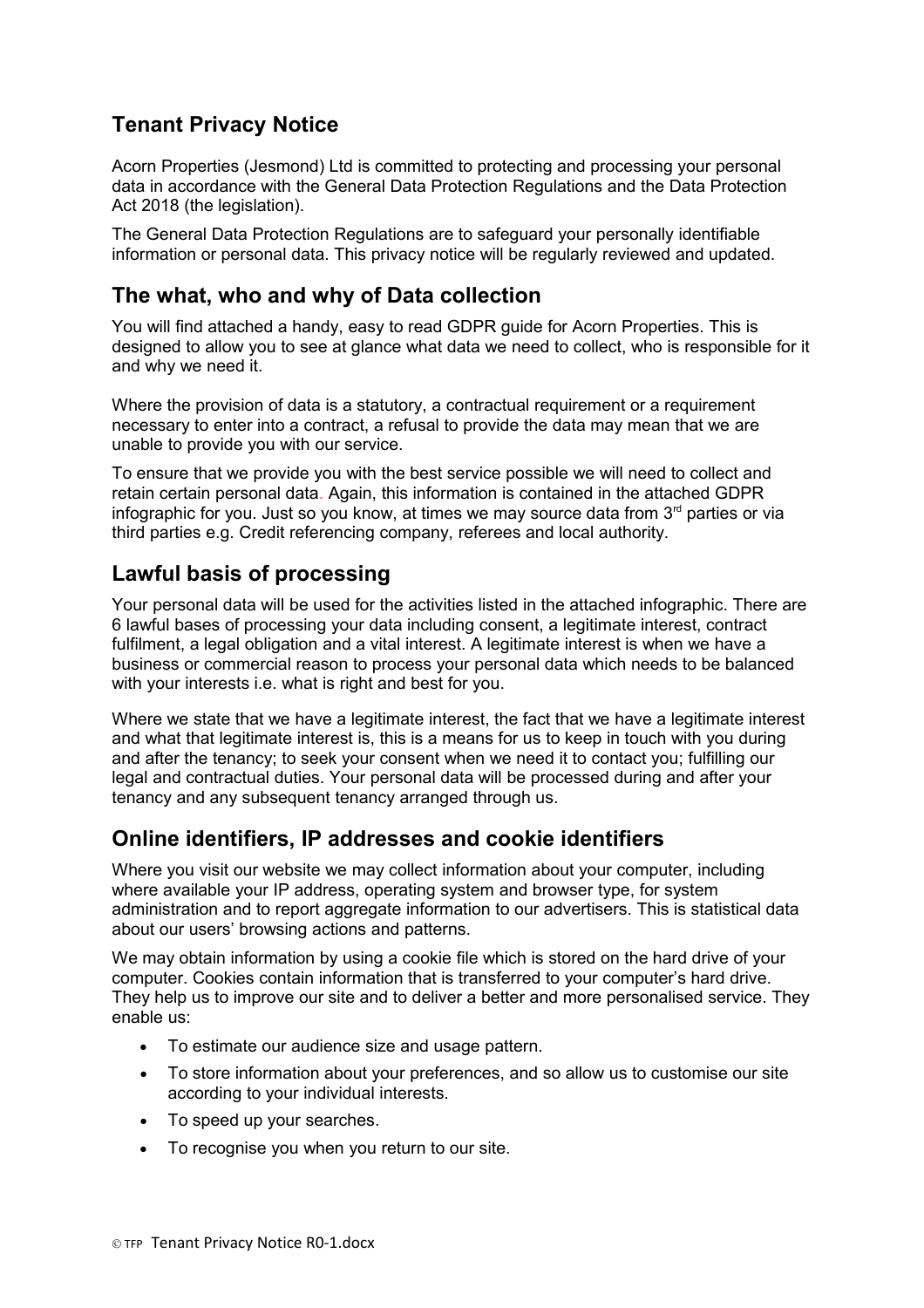You may refuse to accept cookies by activating the setting on your browser which allows you to refuse the setting of cookies. However, if you select this setting you may be unable to access certain parts of our site. Unless you have adjusted your browser setting so that it will refuse cookies, our system will issue cookies when you log on to our site. You can find more information about cookies at [www.allaboutcookies.org](http://www.allaboutcookies.org/)

This policy only applies to our site. If you leave our site via a link or otherwise, you will be subject to the privacy policy of that website provider. We have no control over that privacy policy or the terms of the website and you should check their privacy policy before continuing to access the site.

### **Who will my data be shared with?**

It will be necessary for us to process or share all or some of your personal data with a range of individuals, businesses and organisations you will find the types of organisations and agencies on the attached GDPR infographic.

#### **How is my data stored?**

Your personal data is stored in the way described on the attached GDPR infographic and the data is always stored within the European Union or outside of the European Union but with an organisation operating under the General Data Protection Regulations.

### **How long do you keep my data?**

We will retain some elements of your personal data for up to the time identified on the attached GDPR infographic after we cease to be your agent. What information can be anonymized will be when no longer required for either contractual fulfilment or a legitimate interest. If the lawful basis for processing your data was consent then you may withdraw consent at any time and we provide an opt out option on every marketing communication for this purpose.

## **Your rights**

You have a right of access to check your personal data to verify the lawful basis of processing. We are obliged to respond to an access request within 30 days and may not charge a fee unless the request is unfounded, excessive or repetitive. If a fee is charged it is to be a reasonable fee based upon the administrative cost of providing the information.

You have a right to rectification if the data we hold is either inaccurate or incomplete. If your data has been disclosed to third parties then we must inform them of the rectification, where possible.

You have a right to erasure of your data when consent is our basis of processing (the right to be forgotten). You may request that your personal data be erased, for example, where there is no compelling reason for its continued processing or where you withdraw consent. We will comply with your request unless we have another basis of processing justifying our retaining the data (for example a legal requirement or the defence of a legal claim).

You have some rights to ask us to restrict processing i.e. to block or supress processing where, for example, the data may be incorrect and whilst the accuracy is verified. We are permitted to store the data.

#### **Your right to object**